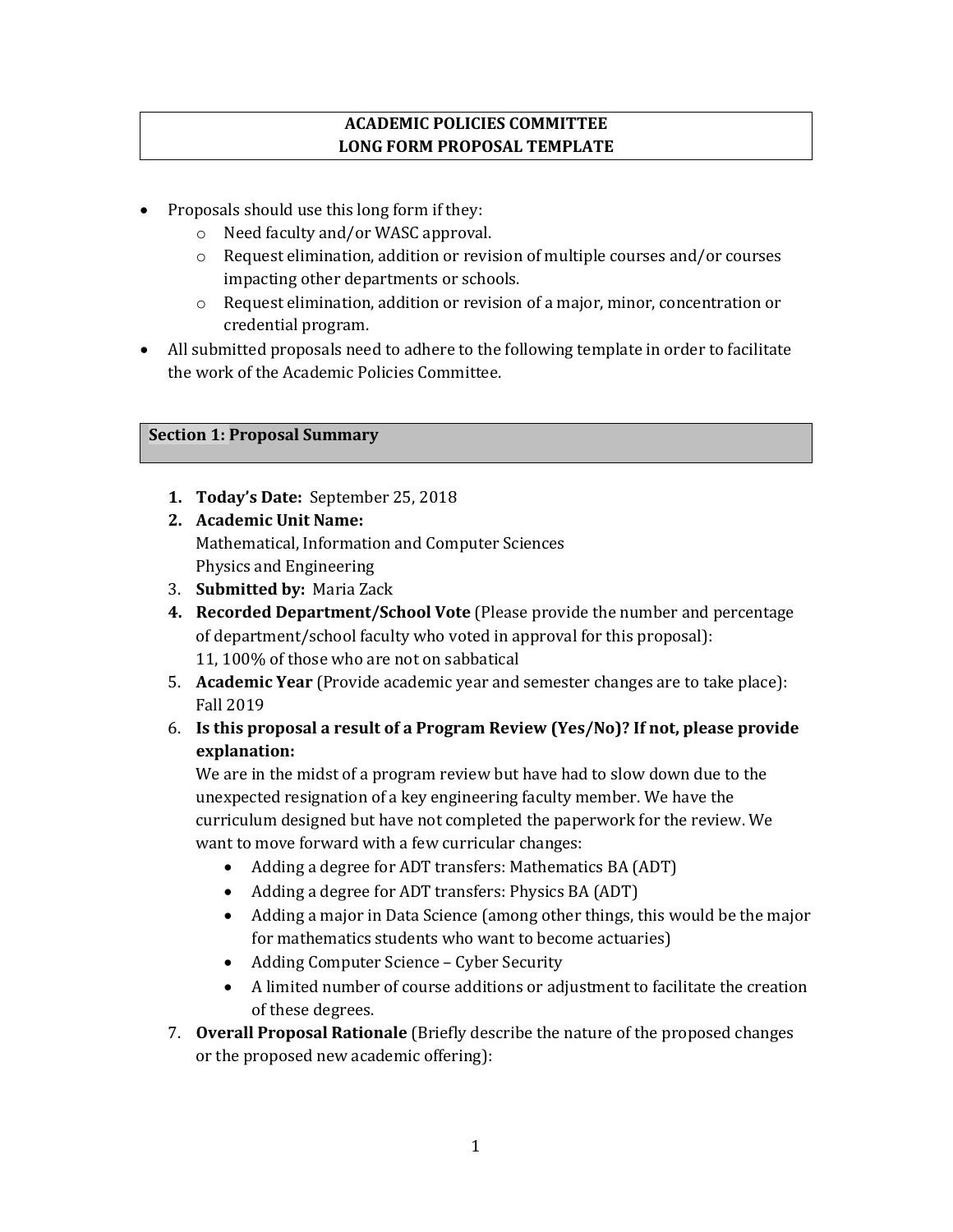We are making a few minor changes in curriculum to facilitate PLNU's acceptance of ADT degrees for transfer students. We are also adding options to our mathematics and computer science degrees that address high-demand career opportunities.

#### **Section 2: Impact**

- **1. Impact on Other Department(s)/School(s)** (Are there other departments/schools impacted by this proposal? If so, how did the other department[s]/school[s] vote on this proposal?):
	- School of Business (pending): vote on Finance Track for Data Science Degree From: Daniel Bothe <dbothe@pointloma.edu> Date: Fri, Oct 5, 2018 at 4:30 PM Subject: Re: APC Change To: Maria Zack <MariaZack@pointloma.edu>

Maria: Looks good! The FSB is fine with this. Thanks! Dan

• Biology Department (pending): vote on Biology Track in Data Science Degree

> Biology Department made recommendations after discussion 10/10/18 that have been incorporated into this proposal.

### **2. Impact on Library Services:**

- a. Will there be any new library acquisitions needed to support the proposed changes? (Yes/No):
- b. If yes, please contact the Director of Ryan Library and provide further information below.
	- i. Provide the date the director was contacted:
	- ii. Briefly describe the needed acquisitions:

## **Section 3: What and Why**

**Proposals** (For each proposal or group of proposals, provide a description and rationale.): In order to facilitate PLNU's acceptance of the ADT, we need to create two degrees that are tailored for that population.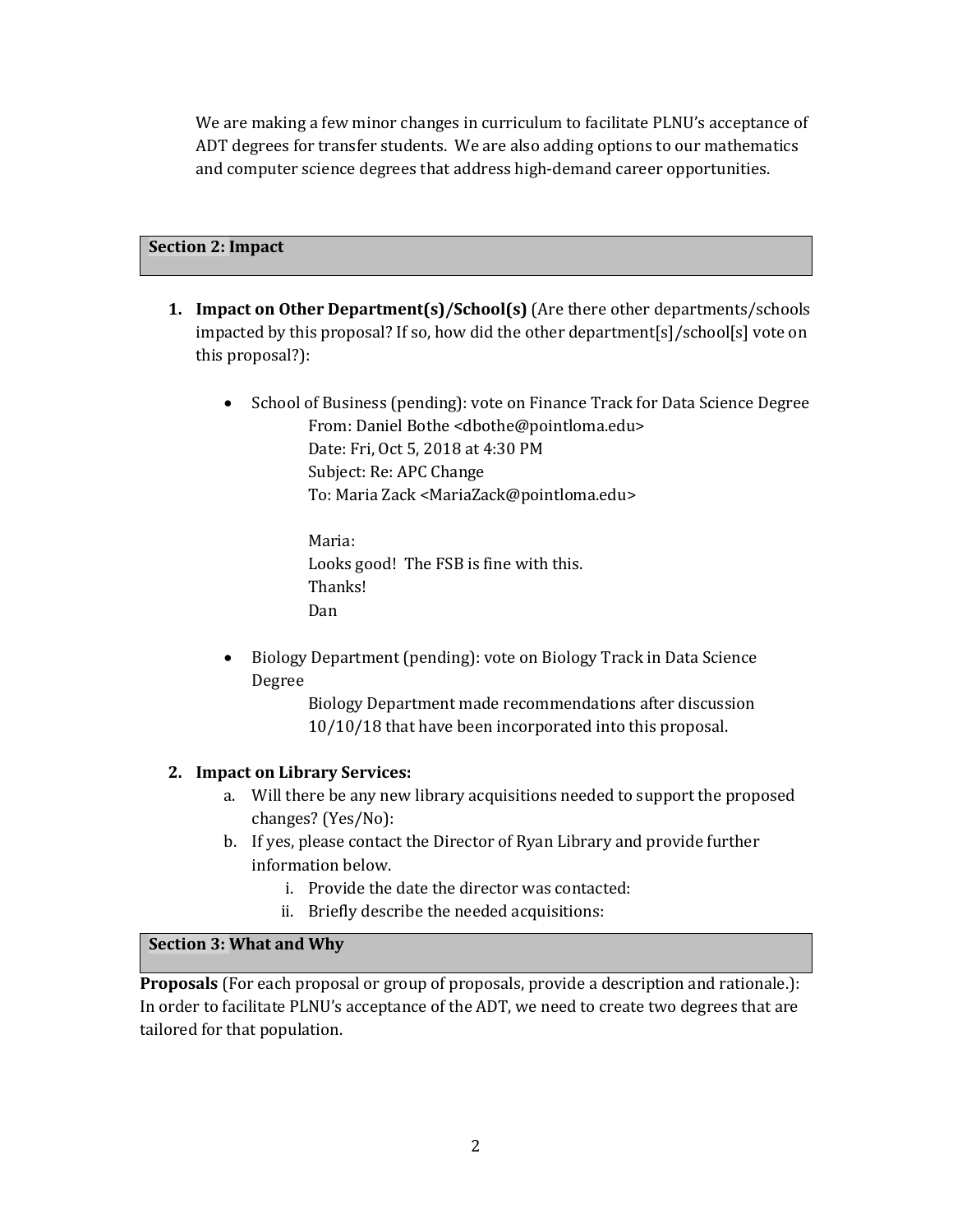Key: Blue means name or number change Red means new class

# **Mathematics BA for ADT Students**

Note that all lower division mathematics courses will be transferred in from the community college. Students will bring in 18 units of mathematics (4 units are GE).

Upper-Division Requirements

- MTH 312 Number Theory with Proofs  $(2)$  changed this to upper division for all majors
- MTH 352 History of Mathematics **(2)**
- MTH 383 Mathematical Probability and Statistics **(3)**
- MTH 481 Senior Seminar in Mathematics **(1)**

Choose one course from:

- MTH 424 Real Analysis **(4)**
- MTH 444 Abstract Algebra **(4)**

Choose one course from:

- MTH 333 Differential Equations **(3)**
- MTH 343 Discrete Mathematics **(3)**
- MTH 373 Mathematical Modeling **(3)**
- MTH 413 Complex Analysis **(3)**

Choose one sequence from:

- MTH 495 Service Learning in Mathematics **(3)**
- MTH 498 Independent Research in Mathematics I **(2)** *AND* MTH 499 Independent Research in Mathematics II **(1)**
- HON 498 Honors Project I **(2)** *AND* HON 499 Honors Project II **(1)**

Total: 18 units

12 additional elective units from:

- MTH 333 Differential Equations **(3)**
- MTH 343 Discrete Mathematics **(3)**
- MTH 373 Mathematical Modeling **(3)**
- MTH 402 Topics in Geometry **(2)**
- MTH 413 Complex Analysis **(3)**
- MTH 424 Real Analysis **(4)**
- MTH 444 Abstract Algebra **(4)**
- MTH 471 History of Mathematics Study Tour **(1)**
- MTH 491 Independent Study in Mathematics **(1-4)**
- MTH 492 Special Topics in Mathematics **(2)**
- MTH 495 Service Learning in Mathematics **(3)**
- MTH 498 Independent Research in Mathematics I **(2)**
- MTH 499 Independent Research in Mathematics II **(1)**
- CSC 143 Introduction to Computer Programming (3)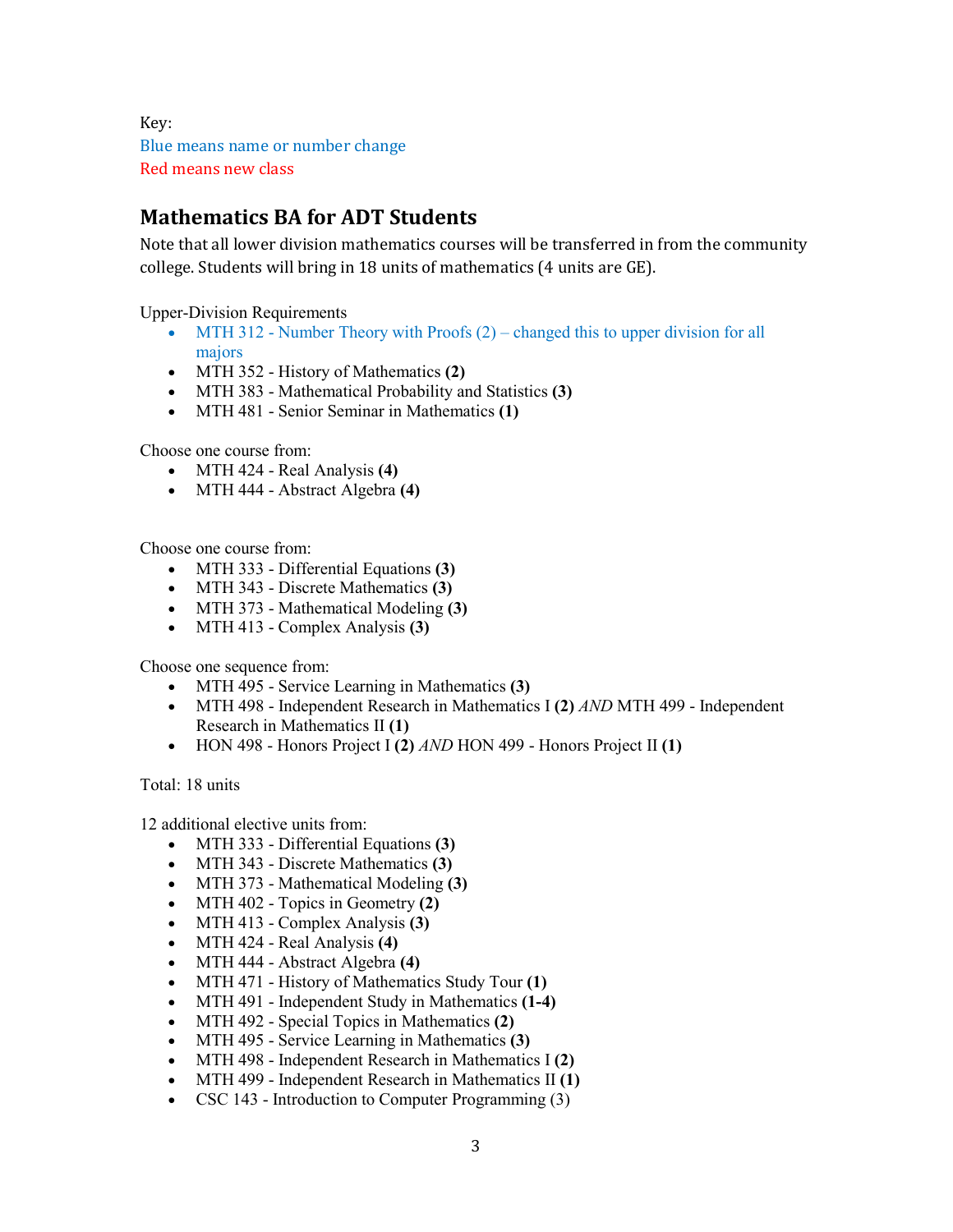- CSC 154 Objects and Elementary Data Structures (4)
- CSC 311 R and Machine Learning  $(1)$  (title change made for Data Science major)
- ECO 460 Applied Econometrics **(3)**
- HON 498 Honors Project I **(2)**
- HON 499 Honors Project II **(1)**

Total: 12 Units

Total Units: 48 (44 non-GE units)

#### Notes for Mathematics BA for ADT

- This leverages existing classes but changes one lower division to an upper division class. We have moved MTH242 Number Theory, which is not offered at community colleges, to upper division status (MTH242 going to MTH312). Number theory is typically an upper division course.
- We have added back the option to take computer programming by including it in the electives (it is not part of the ADT curriculum)
- MTH311 is changing titles to incorporate the information that it contains machine learning (important for the Data Science degree below)

# **Physics BA for ADT Students**

Note that all lower division physics and mathematics courses will be transferred in from the community college. Students will bring in 24 units of mathematics (8 units are GE).

Core Curriculum

- PHY 304 Modern Physics (4)
- PHY 341 Analytical Mechanics and Dynamics (3)
- PHY 361 Electricity, Magnetism, and Waves I (3)
- PHY 401 Thermodynamics  $(3)$
- PHY 431 Quantum Mechanics (3)
- PHY 475 Senior Laboratory (3)
- MTH 333 Differential Equations (3)

Total: 22 Units

Electives:

Take eleven units from the following courses

- PHY 311 Nuclear Physics  $(3)$
- PHY 362 Electricity, Magnetism, and Waves II (3)
- PHY 443 Solid State Physics (3)
- CHE 152 General Chemistry I (GE)  $(5)$
- EGR 143 Introduction to Computer Programming (3)

Total: 11 units

Total for Degree: 57 (49 without GE)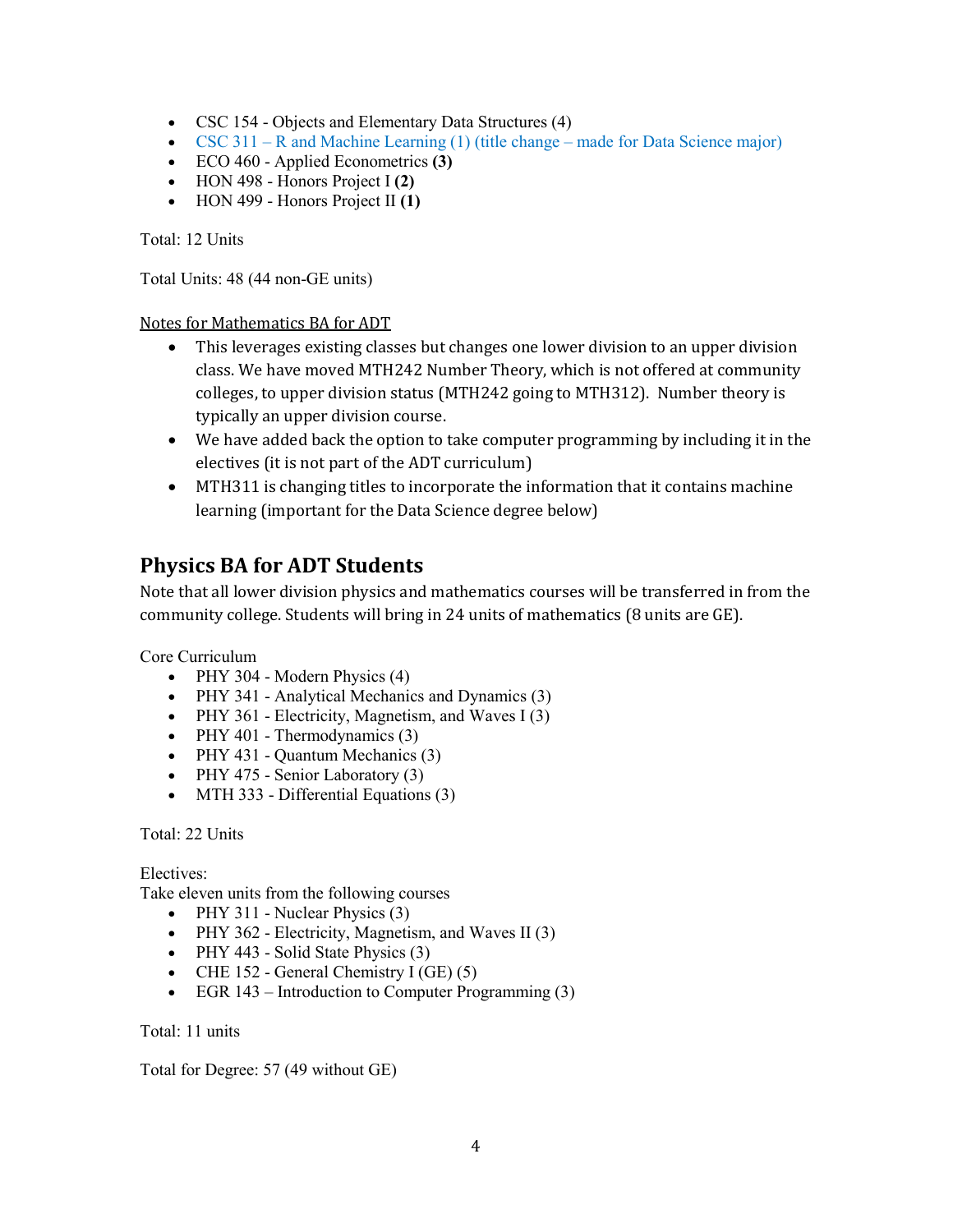Notes for Physics BA for ADT Students

- This leverages existing classes
- It adds back the option of taking chemistry and computer programing which are not part of the community college ATD program in Physics.

# **Data Science**

Lower-Division Requirements

- MTH 164 Calculus I (GE)  $(4)$
- MTH 174 Calculus II  $(4)$
- MTH 233 Linear Algebra (3)
- MTH 274 Calculus III  $(4)$
- MTH 292 Applied Project  $(2)$  New Class
- MTH 312 Number Theory with Proofs  $(2)$  move to upper division (see ADT notes)
- CSC 143 Introduction to Computer Programming (3)
- CSC 154 Objects and Elementary Data Structures (4)
- CSC 252 Data Structures in  $C++ (2)$

Total: 28 Units (24 non-GE units)

Upper-Division Requirements

- MTH 333 Differential Equations (3)
- MTH 343 Discrete Mathematics (3)
- MTH 373 Mathematical Modeling (3)
- MTH 383 Mathematical Probability and Statistics (3)
- MTH 453 Advanced Applied Statistics (title TBD) (3) (new class needed for VEE for actuaries)
- MTH 481 Senior Seminar in Mathematics (1)
- CSC 302 UNIX and Python Scripting for Computational Science (2)
- CSC 311 R and Machine Learning  $(1)$  (title change)
- ISS 414 Data Base Systems and Web Integration (4)

Choose one course from:

- MTH 424 Real Analysis (4)
- MTH 444 Abstract Algebra (4)

Choose one from:

- MTH  $472$  Internship in Data Science  $(2)$
- MTH  $462$  Research in Data Science  $(2)$

Total: 29

Application Tracks: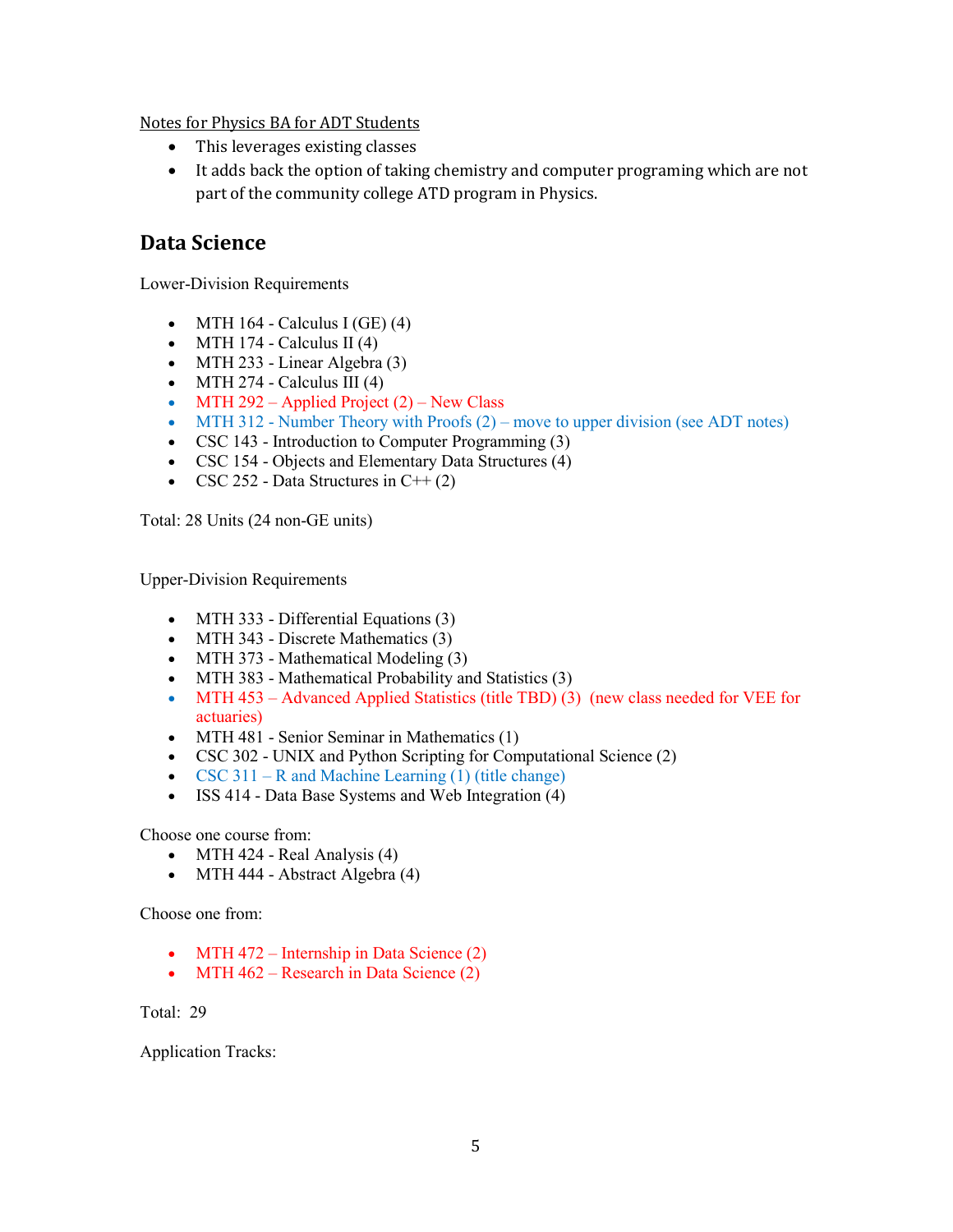Finance track (actuaries)

- ACC 200 Principles of Accounting for Non-Business Majors (3)
- One of:
	- o ECO 100 Survey of Economics (GE)
	- o ECO 101 Principles of Macroeconomics (GE)
	- o ECO 102 Principles of Microeconomics (GE)

*Note: both ECO101 ECO102 are required by VEE for actuarial students*

• FIN 335 - Business Finance (3)

*Note that VEE requires both FIN335 – Business Finance and FIN385 – Intermediate Finance (3)*

Biology Track

- BIO 210 Cell Biology and Biochemistry (3) (GE)
- BIO 210L Cell Biology and Biochemistry Lab (1) (GE)
- One of:
	- o BIO 211 Ecological and Evolutionary Systems (3) and BIO211L Ecological and Evolutionary Systems Lab (1)
	- o BIO 345 Genetics (3) and BIO 345L Genetics Lab (1)

*Recommended: Take both BIO211/BIO211L and BIO345/BIO345L if there is space in your schedule.*

Total: 33-35 Units

#### Note(s):

*An elective class may not count as both upper-division core and a required "additional elective."*

Total non-GE units: 57-59

# **Computer Science – Cyber Security**

Lower Division Requirements CSC 143 - Introduction to Computer Programming (3) CSC 154 - Objects and Elementary Data Structures (4) CSC 254 - Data Structures and Algorithms (4) MTH 164 - Calculus I (GE)  $(4)$  \* MTH 174 - Calculus II (4) MTH 203 - Introduction to Statistics (3) \*\*

Total Lower Division Units: 22 (18 units other than GE)

\*MTH 144 may substitute for MTH 164 . \*\* MTH 363 - Calculus Based Statistics with R (3) or MTH 383 - Mathematical Probability and Statistics (3) may substitute for this class.

Upper Division Requirements CSC 314 - Operating Systems (4) CSC 323 - Software Engineering (3) CSC 394 - Programming Languages (4) CSC 454 - Computer Architecture and Assembly Language (4)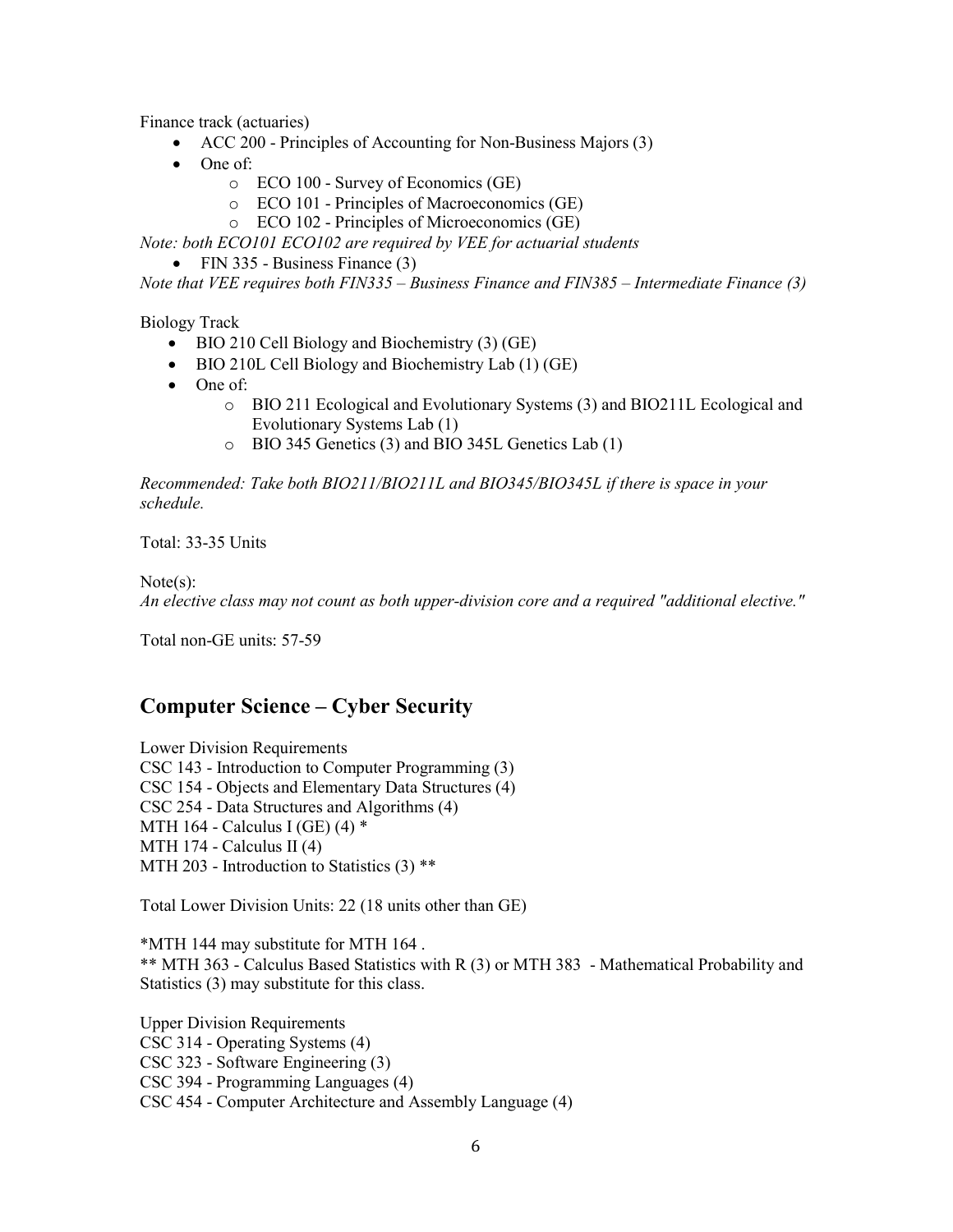CSC 481 - Senior Seminar in Computer Science (1)

ISS 373 - Networking and Security (3)

ISS 392 - Topics in Cyber Security (2)

ISS 403 - Information and Computer Security (3)

ISS 412 – Topics in Information Security (2) (new class)

ISS 414 - Data Base Systems and Web Integration (4)

MTH 343 - Discrete Mathematics (3)

Choose one sequence from:

CSC 495 - Service Learning in Computer Science (3)

CSC 498 - Independent Research in Computer Science I (2) AND CSC 499 - Independent Research in Computer Science II (1)

ISS 472 - Internship in Information Systems (2)

HON 498 - Honors Project I (2) AND HON 499 - Honors Project II (1)

Total Upper Division Units: 37-38

5-6 additional units chosen from (6 units if ISS472 chosen for sequence above):

CSC 302 - UNIX and Python Scripting for Computational Science (2)

CSC 311 - R for Computational Science (1)

CSC 412 - Topics in Computer Science (2)

CSC 491 - Independent Studies in Computer Science (1-4)

CSC 493 – Software Project (3)

CSC 495 - Service Learning in Computer Science (3)

CSC 498 - Independent Research in Computer Science I (2)

CSC 499 - Independent Research in Computer Science II (1)

EGR 225 - Electronics Circuits Analysis (3)

EGR 352 - Analog Electronics (2)

EGR 422 - Digital Electronics (2)

EGR 432 - Computer Interfacing (2)

EGR 442 - Mobile Robotics (2)

HON 498 - Honors Project I (2)

HON 499 - Honors Project II (1)

ISS 342 – Project Management and Quality Assurance (2)

ISS 472 - Internship in Information Systems (2)

Total Elective Units: 5-6

Total Units for the Degree: 59 (plus 4 units of GE)

Notes for Computer Science – Cyber Security

• This is a repackaging of a collection of computer science and information systems classes for this new degree.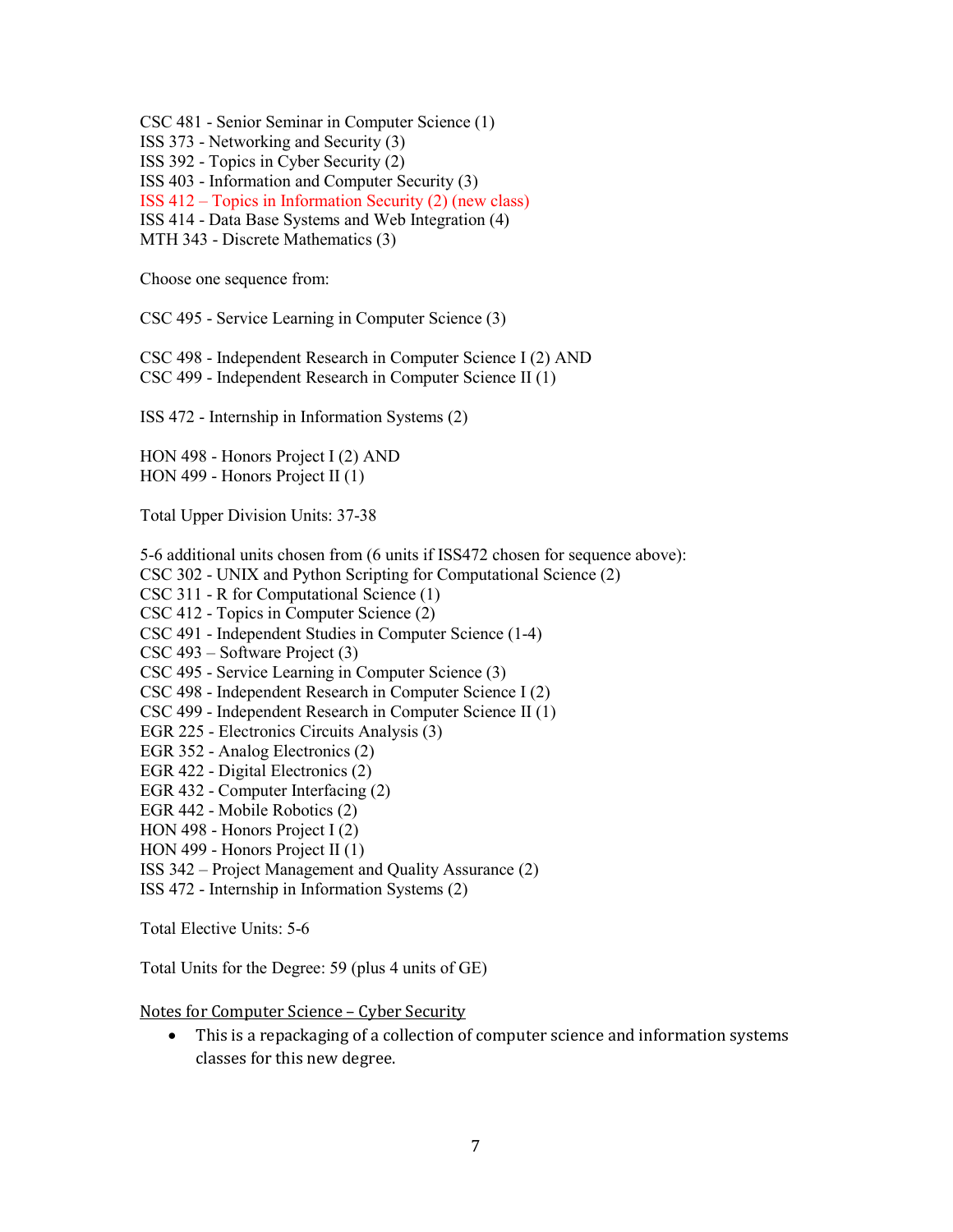• Currently ISS392 Topics in Cyber Security (2) is an annual class. We will move it to an alternating year class so that we can create ISS412 Topics in Information Security (2) which will be taught in the alternate year.

Summary Course Changes:

- Renumber MTH242 Number Theory to be MTH312 Number Theory (no course description change) - no change in teaching load
- Change the name of CSC311 R for Computational Science to CSC311 R and Machine Learning (no course description change) – no change in teaching load
- Add MTH292 Applied Project (2) taught annually increase of 2 units annually.
- Modify the course description for MTH383
- Add MTH453 Advanced Applied Statistics (3) taught in alternating years increase of 1.5 units annually
- Add MTH 472 Internship in Data Science (2) currently one faculty member gets load for supervising all internships in the department so there will be no increase in teaching load since this will be added to that supervision
- Add MTH 462 Research in Data Science (2) this is taken as an independent study so there is not increase in teaching load
- Modify the course description for ISS392 Topics in Cyber Security and change it from an annual class to an alternating year class – a decrease of one unit annually.
- Add ISS412 Topics in Information Security (2) taught in alternating years an increase of 1 unit annually
- Note that Sociology and Dietetics are eliminating the requirement for MTH203 from their curriculum (a reduction of 15 students in the class annually), which means that MICS should be able to reduce the number of sections of MTH203 offered annually by one – a decrease of 3 units annually.

Net unit change:  $2+1.5 + 1 - 1 - 3 = 0.5$  units

#### **Section 4: \*\*\*FOR NEW PROGRAMS ONLY\*\*\***

- **A. Course Learning Outcomes** Please provide the course learning outcomes.
- **B. Assessment Plan** Please provide an assessment plan.

#### **Mathematics BA for ADT Students**

• The learning outcomes and assessment plan will follow what we currently do for the Mathematics major.

#### **Physics BA for ADT Students**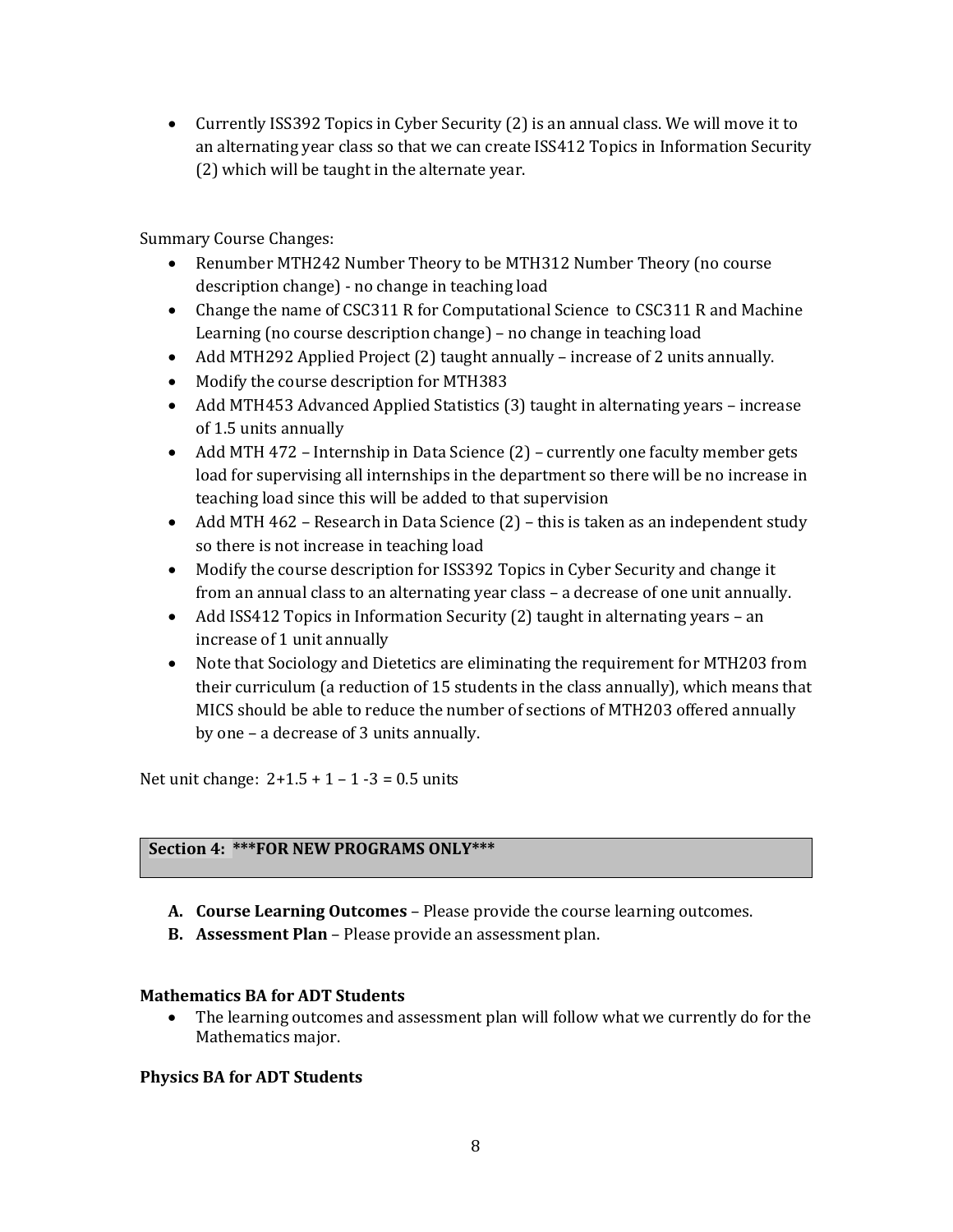• The learning outcomes and assessment plan will follow what we currently do for the Physics major.

#### **Data Science**

• The learning outcomes and assessment plan will follow what we currently do for the Mathematics major. This new degree really is an applied mathematics degree.

#### **Computer Science – Cyber Security**

• The learning outcomes and assessment plan will follow what we currently do for the Computer Science major.

#### **Section 5: Catalog Edits**

- **Step 1:**
	- o In the Catalog Review folder (H:\Catalog Review) provided by the VPAA Office use *track changes* to revise, add or eliminate the current and/or proposed catalog text. This applies to majors, minors, concentrations or certificates. This proposed text will accompany the proposal.
- **Step 2:**
	- $\circ$  Arrange a meeting with the APC chair to review the completed portion of the proposal and to receive assistance from the Records liaison in submission of current and/or draft proposed catalog copy called for.

### **Section 6: Summary Checklist**

**Review course and staffing impact with your academic unit's direct report (College Dean or Provost).**

**Total course additions: 6 Total course deletions: 1 Total unit additions: 11 (equivalent to 4.5 annual units of faculty load) Total unit deletions: 1 (but with changes in MTH203, reduction of 4 units annually)**

**Staff impact (increase or decrease): None**

**Rotation of courses or deletions of sections to accommodate additions: The change is neutral. We have added 4.5 units of faculty load and we have eliminated 4 units of faculty load in this proposal.**

**I have reviewed this proposal and the items above and believe the proposal meets all university requirements and is ready for APC review.**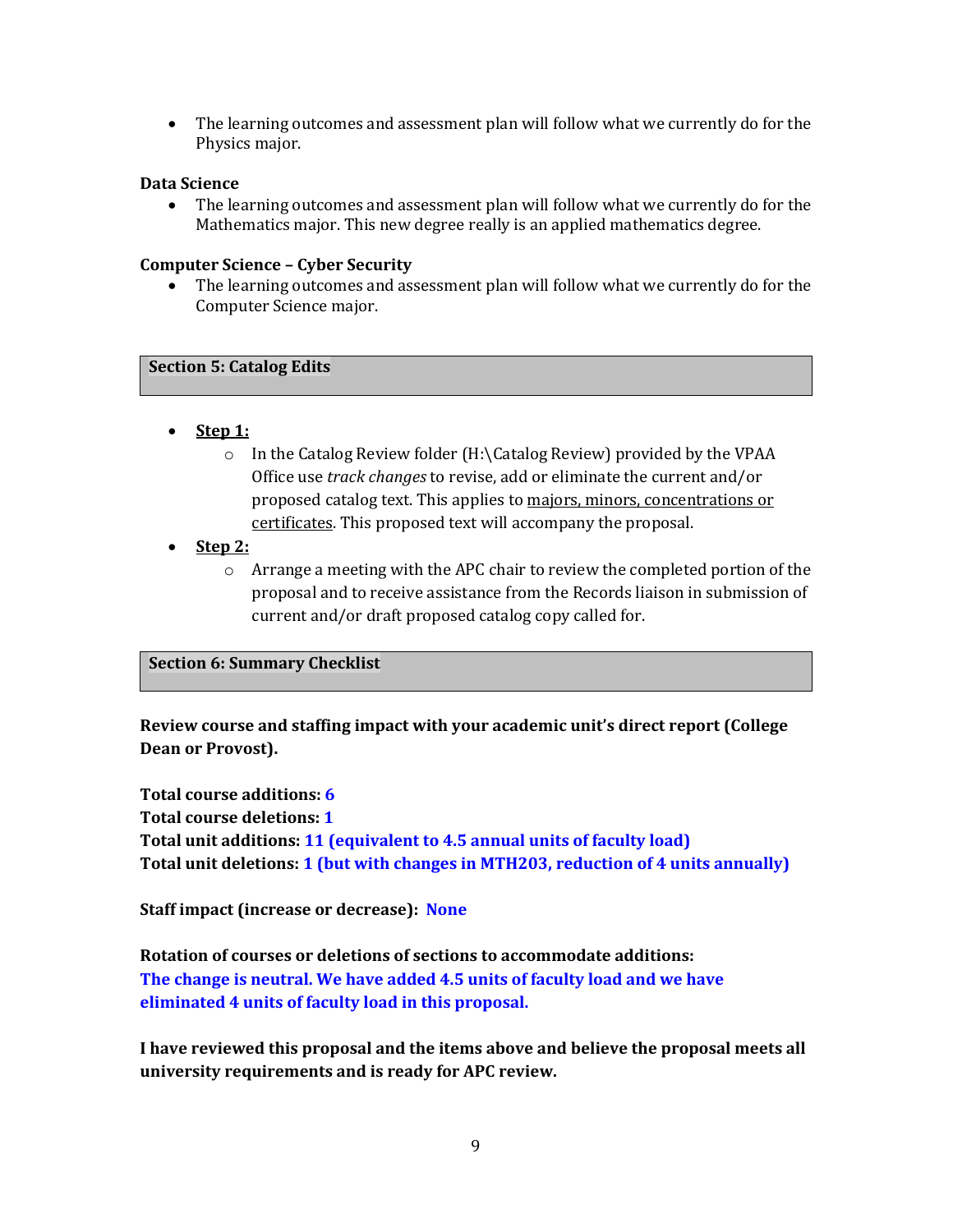**Department or School Direct Report:**

|                                               | <b>Date</b> |
|-----------------------------------------------|-------------|
|                                               |             |
| <b>College Dean or Provost as applicable:</b> |             |
|                                               | <b>Date</b> |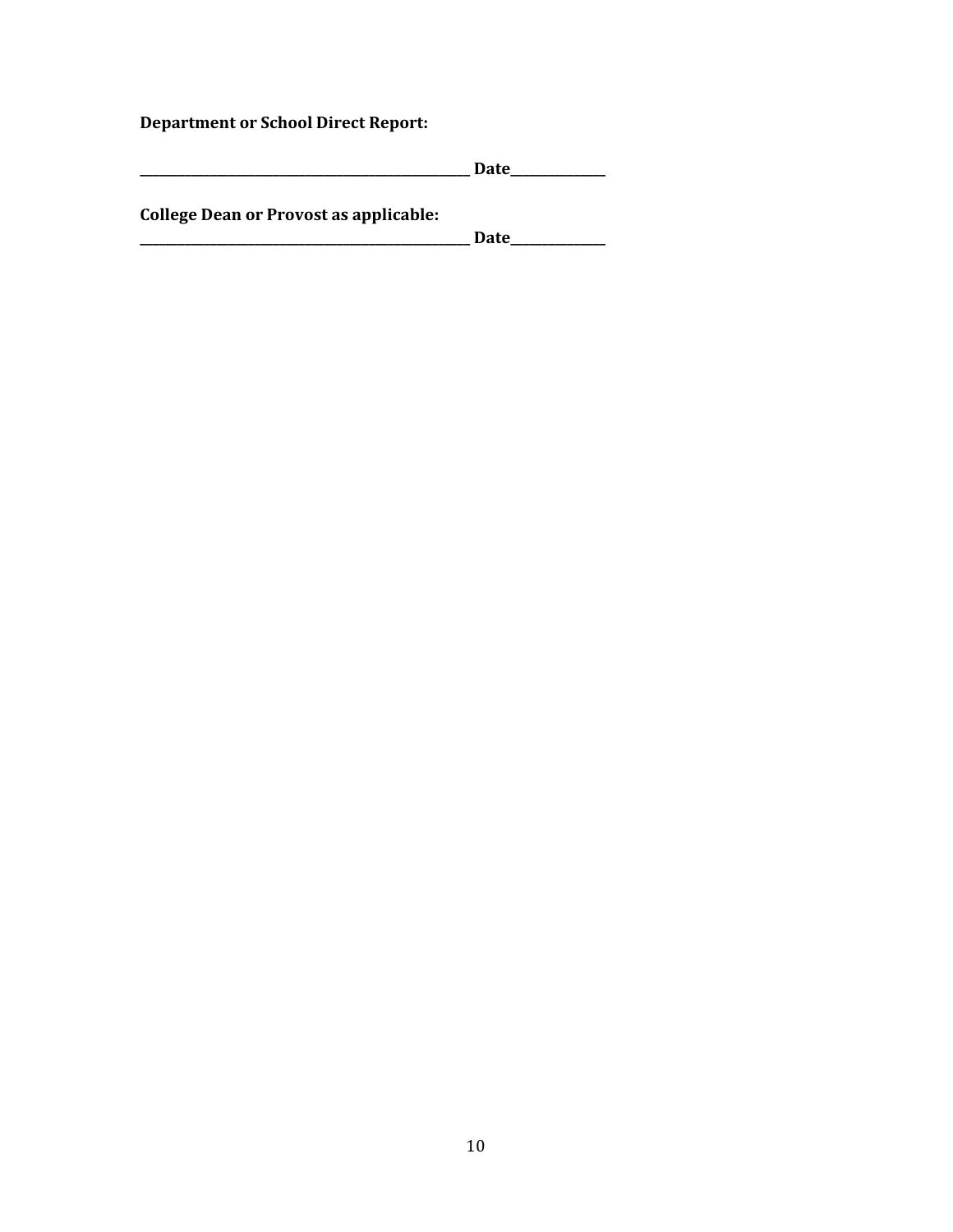## **MTH292 Applied Project (2)**

This course introduces students to the complete data science process. Students will work in teams to scope a real-world problem, gather data to answer the question, wrangle the data, model it, validate the models, draw conclusions and communicate results. The course includes study of the principles of data science and technical communication. This course will integrate prior cross-disciplinary coursework and introduce students to the basics of scripting and integrating tools into full-stack solutions.

## **MTH 383 Mathematical Probability and Statistics (3)**

A first course in probability and statistics for students with sophisticated mathematics exposure. Topics include axioms of probability, random variables, discrete and continuous distributions, mathematical expectation, limit theorems. least square estimates of parameter, linear regression, experimental design, hypothesis testing, and confidence of intervals, testing of models, data analysis and appropriateness of models. Introduction into descriptive and inferential statistics, including the topics of sampling distributions, point estimation and hypothesis testing. Topics are supported by the use of statistical software.

## **MTH 453 Advanced Applied Statistics (3)**

This course is a continuation of MTH 383 including the topics of random sampling and experimental design, sampling distributions, methods of estimation and the properties of estimators, least square estimates of parameter, linear regression, hypothesis testing, and confidence intervals, testing of models, data analysis and appropriateness of models. Topics are supported by the use of statistical software. Taught in alternating years. Prerequisite: MTH383

### **MTH462 Research in Data Science (2)**

Independent research conducted under the guidance of a faculty mentor. The instructor and student propose the research topic. This course is graded Credit/No Credit only. Prerequisite(s): MTH292, MTH383, approval of the department chair, consent of instructor, and Junior standing.

### **MTH472 Internship in Data Science (2)**

A supervised experience in which the student works with industry professionals to gain experience in data science. "C" Designation is for California Internships. "E" Designation is for Out of State Internships. May be repeated to a total of four units. This course is graded Credit/No Credit only.

Prerequisite(s): MTH292, MTH383 and consent of instructor.

# **ISS392 Topics in Cyber Security (2)**

Study of an area of information or computer security otherwise included in the curriculum. Topics are determined by the needs and interest of the students and faculty involved. May be repeated up to a total of  $six$  four  $(64)$  units. Taught in alternating years